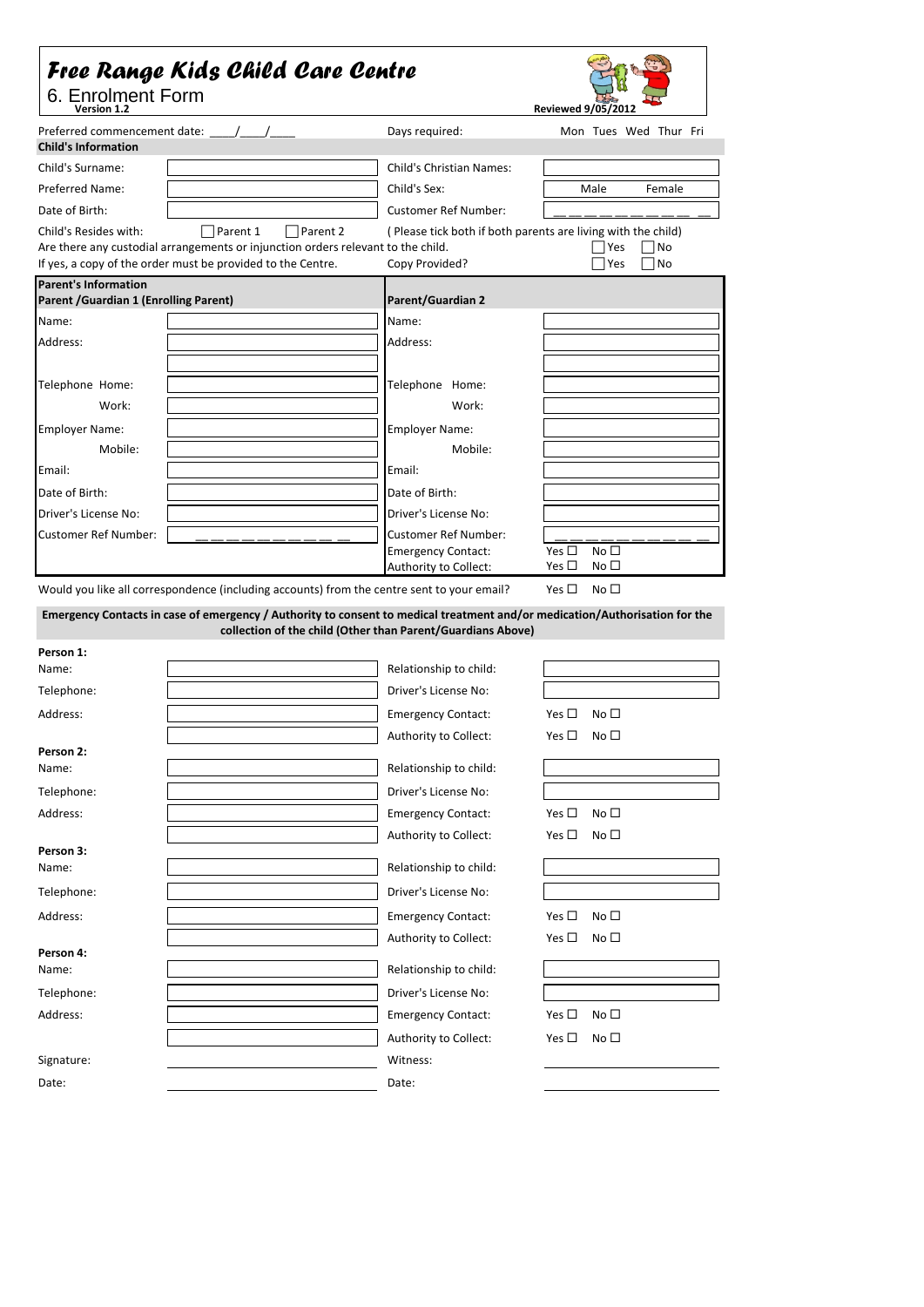| <b>Cultural / Religious Information</b>                  |                                                                                                            |                          |             |         |           |        |
|----------------------------------------------------------|------------------------------------------------------------------------------------------------------------|--------------------------|-------------|---------|-----------|--------|
| <b>Child's Information:</b>                              |                                                                                                            |                          |             |         |           |        |
| Cultural Background:                                     |                                                                                                            | Language spoken:         |             |         |           |        |
| Religion                                                 |                                                                                                            |                          |             |         |           |        |
| Celebrations / Festivals celebrated by the child:        |                                                                                                            |                          |             |         |           |        |
| <b>Parents Information:</b>                              |                                                                                                            |                          |             |         |           |        |
| <b>Parent/Guardian 1</b>                                 |                                                                                                            | <b>Parent/Guardian 2</b> |             |         |           |        |
| Nationality                                              |                                                                                                            | Nationality              |             |         |           |        |
| Religion                                                 |                                                                                                            | Religion                 |             |         |           |        |
| Language Spoken                                          |                                                                                                            | Language Spoken          |             |         |           |        |
| <b>Health Information</b>                                |                                                                                                            |                          |             |         |           |        |
| Immunisation status:                                     | Fully<br>Partially<br>None                                                                                 | <b>Medicare Number:</b>  |             |         |           |        |
| Family Doctor:                                           |                                                                                                            | Phone:                   |             |         |           |        |
| Address:                                                 |                                                                                                            |                          |             |         |           |        |
| <b>Family Dentist:</b>                                   |                                                                                                            | Phone:                   |             |         |           |        |
| Address:                                                 |                                                                                                            |                          |             |         |           |        |
| Does your child have any allergies:                      |                                                                                                            |                          |             |         | Yes       | No     |
| Allergy details:                                         |                                                                                                            |                          |             |         |           |        |
| Reactions to allergy:                                    |                                                                                                            |                          |             |         |           |        |
| Action Plan provided to Centre:                          |                                                                                                            |                          |             |         | Yes       | No     |
| Does your child suffer from asthma:                      |                                                                                                            |                          |             |         | Yes       | No     |
| Action Plan provided to Centre:                          |                                                                                                            |                          |             |         | Yes       | $ $ No |
| Asthma details:                                          |                                                                                                            |                          |             |         |           |        |
| Does your child have any special needs?                  |                                                                                                            |                          |             | Yes     | $ $ No    |        |
| Details:                                                 | Has your child ever experienced any language or speech difficulties, physical problems, serious illnesses, |                          |             |         |           |        |
|                                                          | hospitalization or any other health or non-health related difficulties?                                    |                          |             |         | Yes       | No     |
| Details:                                                 |                                                                                                            |                          |             |         |           |        |
| Does your child have special dietary requirements?       | Yes                                                                                                        |                          |             | No      |           |        |
| Details:                                                 |                                                                                                            |                          |             |         |           |        |
|                                                          | Does your child have any particular likes / dislikes in food?                                              |                          |             |         | Yes       | No     |
| Details:                                                 |                                                                                                            |                          |             |         |           |        |
| Is your child a big or small eater / drinker?            |                                                                                                            |                          |             |         |           |        |
| Routine                                                  |                                                                                                            |                          |             |         |           |        |
|                                                          | Are there any special words that mean toilet to your child?                                                | Yes                      | No          |         |           |        |
| Does your child need a sleep during the day?             |                                                                                                            | Yes                      | No          |         |           |        |
| Does your child have a dummy/bottle/nappy at sleep time? |                                                                                                            | Yes                      | No          |         |           |        |
| Does your child have a special toy/object?               |                                                                                                            | Yes                      | No          |         |           |        |
| <b>FOR CHILDREN UNDER 2 YEARS:</b>                       | Are there any words that mean 'bed' 'rest' or 'sleep'                                                      | Yes                      | No          |         |           |        |
| Does your child require bottles during the day?          |                                                                                                            | Yes                      | No          |         |           |        |
| Please circle the type of milk used:                     |                                                                                                            |                          | Breast milk | Formula | Cows Milk |        |
| Type of Formula:                                         |                                                                                                            | Ratio formula: water     |             |         |           |        |
| How many bottles per day:                                |                                                                                                            |                          |             |         |           |        |
| Does your baby drink boiled water:                       |                                                                                                            | Yes                      | No          |         |           |        |
| Has your baby started eating solids:                     |                                                                                                            | Yes                      | No          |         |           |        |
| What does your baby eat and how often?                   |                                                                                                            |                          |             |         |           |        |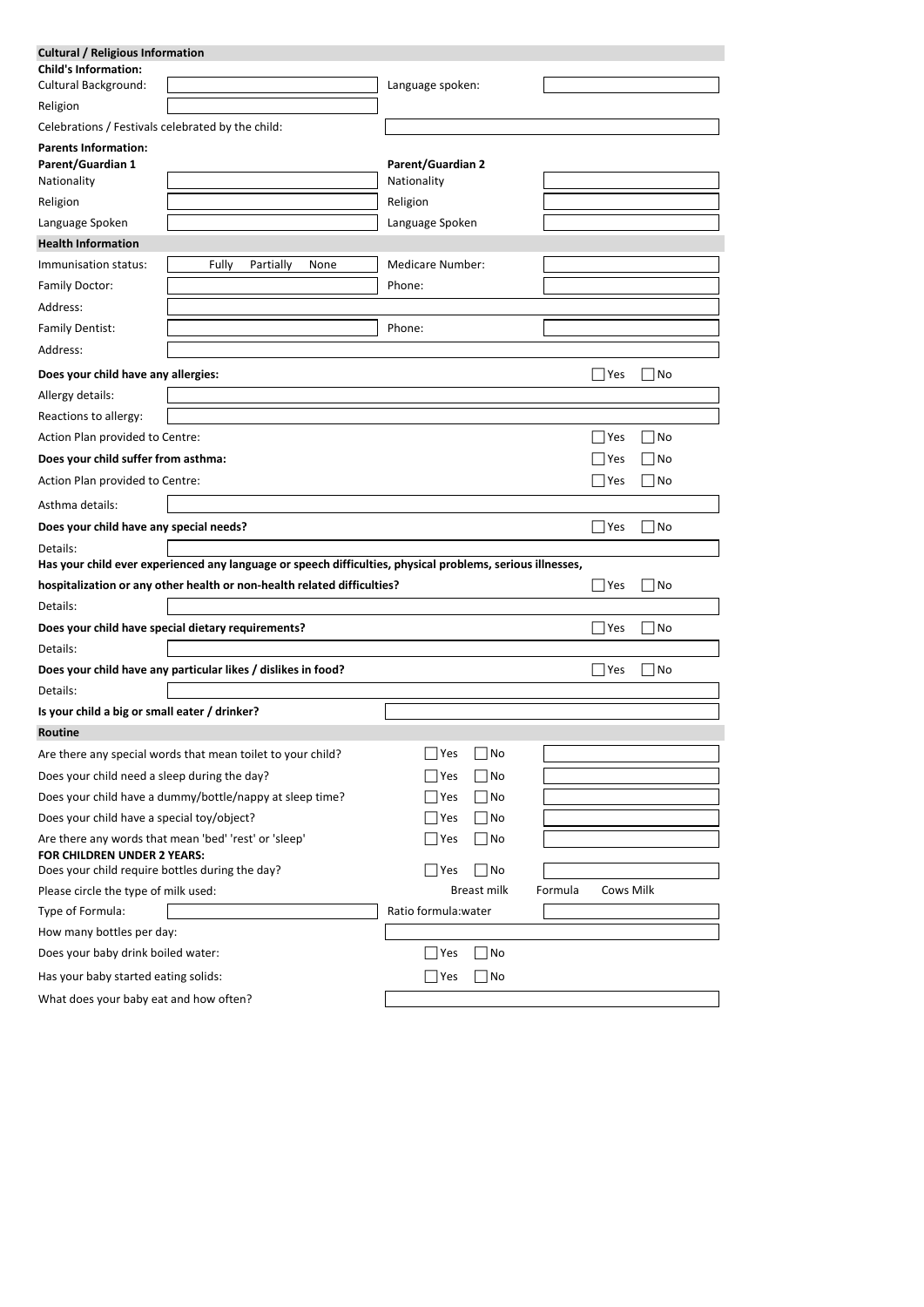## **General Needs**

Is there any further information which you feel may assist us in providing the service best suited to your needs and the needs of your child, eg. family situation, recent significant events?

Does your child have deep fears about anything in particular, eg. Noise, thunder etc?

Has your child attended other children's services, eg playgroup, or been cared for outside the home?

Do you have any skills that you would like to contribute to the centre's program, eg. Guitar, yoga, etc

## **Enrolment Agreements**

**1 Permission for staff to act in case of emergency or accident:**

|                           | authorise the staff of the centre to administer first aid and seek emergency medical / dental |
|---------------------------|-----------------------------------------------------------------------------------------------|
| treatment for my child    | should this be considered necessary. This may include emergency transportation to             |
| hospital in an ambulance. |                                                                                               |

| Signature:                                               | Witness:                                                                                                                                                         |                 |      |
|----------------------------------------------------------|------------------------------------------------------------------------------------------------------------------------------------------------------------------|-----------------|------|
| Date:                                                    | Date:                                                                                                                                                            |                 |      |
| 2 Permission for publicity:                              |                                                                                                                                                                  |                 |      |
|                                                          | I consent to my child's photograph, name, age and suburb being used for                                                                                          | Yes<br>   No    |      |
|                                                          | publicity for the centre should this be required, eg newspaper articles, photos                                                                                  |                 |      |
| within the centre.                                       |                                                                                                                                                                  |                 |      |
| 3 Permission for observations:                           | The Centre provides and educational program for each child through                                                                                               | Yes<br>   No    |      |
| programming and observations.                            |                                                                                                                                                                  |                 |      |
|                                                          | a) I understand that observations will be made on my child by the staff within                                                                                   |                 |      |
| the centre and will be kept confidential at all times.   |                                                                                                                                                                  |                 |      |
|                                                          | b) I understand that observations may be made on my child by students                                                                                            |                 |      |
| visiting the Centre.                                     |                                                                                                                                                                  |                 |      |
| 4 Policy and Enrolment Information:                      |                                                                                                                                                                  |                 |      |
|                                                          | I have read the centre's policies, discussed these with the Director/Acting                                                                                      | Yes             | l No |
|                                                          | Director/Coordinator, and agree to abide by them. I acknowledge that I have                                                                                      |                 |      |
|                                                          | read and understand the contents of the information booklet issued by the                                                                                        |                 |      |
|                                                          | centre, and agree to abide by the conditions and policies stated herein.                                                                                         |                 |      |
| 5 Suncare:                                               |                                                                                                                                                                  |                 |      |
|                                                          | I give staff permission to apply sunscreen to my child before outdoor                                                                                            | l lYes<br>   No |      |
| playtime.                                                |                                                                                                                                                                  |                 |      |
| 6 Emergency Evacuation:                                  |                                                                                                                                                                  |                 |      |
|                                                          | In the event of an emergency e.g fire at the centre, the children will be                                                                                        | Yes<br>   No    |      |
|                                                          | required to evacuate premises and will assemble at a central point of safety.<br>The children will be fully supervised by staff. I understand this agreement and |                 |      |
| abide by it.                                             |                                                                                                                                                                  |                 |      |
|                                                          |                                                                                                                                                                  |                 |      |
| 7 Insect Repellant:                                      | I give permission for staff to apply insect repellent I supply to my child if necessary.                                                                         | Yes<br>   No    |      |
| 8 Paracetamol:                                           |                                                                                                                                                                  |                 |      |
|                                                          |                                                                                                                                                                  | Yes<br>l No     |      |
|                                                          | I give permission for staff at the centre to give my child 1 dose of paracetamol                                                                                 |                 |      |
|                                                          | should my child's temperature exceed 38 degrees. I also understand that                                                                                          |                 |      |
|                                                          | should his/her temperature not drop within 1 hour of the first dose of                                                                                           |                 |      |
|                                                          | paracetamol that I will be contacted with the possibility of needing to collect<br>my child from the centre. Please note that you will be contacted by telephone |                 |      |
| also when the first dose of paracetamol is administered. |                                                                                                                                                                  |                 |      |
| 9 Bike Helmet:                                           |                                                                                                                                                                  |                 |      |
|                                                          | I understand that that I will need to provide a bike helmet suitable for my child                                                                                | Yes             | l No |
|                                                          | to enable my child to participate in bike riding on the bike track. I understand                                                                                 |                 |      |
|                                                          | that my child will not be permitted to ride a bike on the bike track if he/she                                                                                   |                 |      |
| does not have an appropriate helmet.                     |                                                                                                                                                                  |                 |      |
|                                                          | I am signing below to state that the responses to questions 2 to 9 above have been provided by myself and I understand                                           |                 |      |
| completely what I have responded to.                     |                                                                                                                                                                  |                 |      |
| Signature:                                               | Witness:                                                                                                                                                         |                 |      |
| Date:                                                    | Date:                                                                                                                                                            |                 |      |